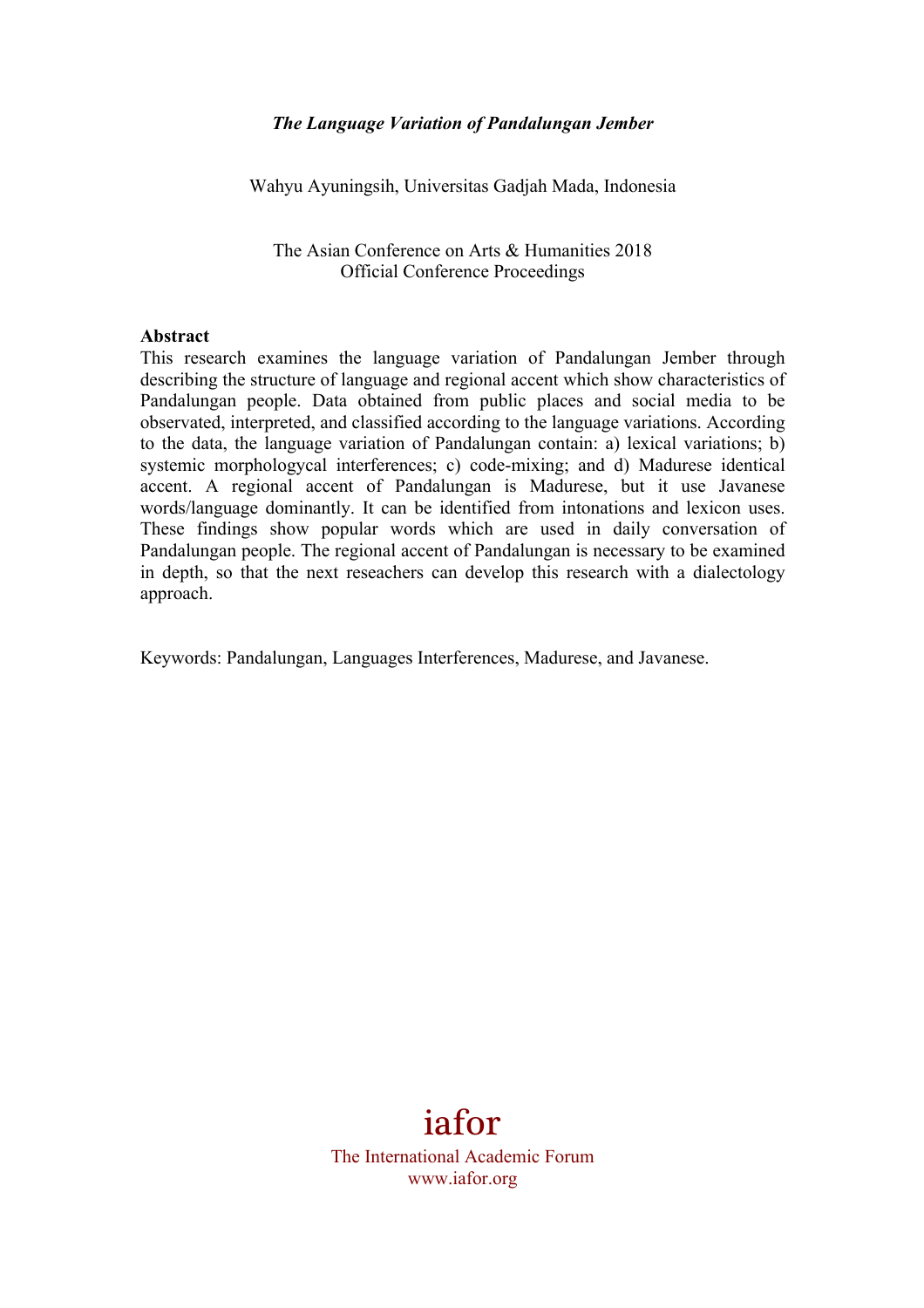#### **Introduction**

The problem raised in this paper is about the linguistic characteristics of Pandalungan society in Jember area. It is viewed from its diversity or variation of language in its structure and accents which potray the characteristic of Pandalungan community. This analysis uses qualitative method which produces descriptive data to describe the problem studies. The data were obtained from the observation and experience during stay in Jember approximately for four years. Besides, the data are taken from social media (*instagram*) where has users account from Pandalungan people. The retrieval data from social media is considered because it contains *status* or *caption* with natural utterance like daily conversations. Subsequently, the data are interpreted and classified according to its languange variation.

The researcher identified that there are other research corelated with Pandalungan culture and language. These are published by Hary Yuswadi (2008) titled *Budaya*  Pandalungan*: Multikulturalitas dan Hibridasi Budaya Antaretnik* and *Masyarakat (*Pandalungan*) Jember – Pola Hibridasi Budaya Antaretnik,* and another researcher, Ayu Sutarto who published *Sekilas tentang Masyarakat* Pandalungan. Both research describes the characteristic of Pandalungan including the people, language, and culture generally. The study of Pandalungan language variation has not been investigated. Consequently, this research is necessary because it is sligtly and need to be developed, especially in terms of languages.

In the previous research, an article by Maria Ulfa (2017) title *Munculnya Dialek*  Pandalungan *Probolinggo sebagai akibat Pengaruh Bahasa Madura pada Bahasa Jawa*, discusses about the morphology and lexical dialect of Pandalungan in the family of Probolinggo area, East Java, Indonesia. The area is located in Mayangan District. Based on the observations and interviews, the findings are: (i) morphological interference of affixation and reduplication, such as the form of reduplication of *kumlaku* which is formed from Javanese. That word is partially reduplicated (such as a form of reduplication in Madurese characterized by the repetition of some of the final syllables); (ii) phonological deviations, such as the doubling and release of phonemes /h/ at the end of a word, for example in *kabbhe* is supposedly *kabeh* (in Javanese); (iii) syntactic deviations, such as the influence of the passive structure of the Madurese language to the Javanese language; (iv) lexical interference; and (v) semantic deviations. The difference with this research is an object of language variation. In other words, this research continues the previous research with expanded topic for completing object of study.

Another research done by Rahman (2015) title *Pengaruh Bahasa Madura dan Bahasa Jawa terhadap Bahasa Masyarakat Kabupaten Jember*. The study uses souvenirs media (t-shirts) bearing the words Jemberan. Based on the results of research, there are typical words in Pandalungan Jember, such as *Mad, alon cak, boh, palang, mbois, nggilani, polae, longor, cek enggake, creme, mak taker, gile, metao, sengak, mara, digegeri, beno ra, huhkah, salbut, megeli,* and *mbulet*. However, there are the bias data in the study. The data taken need to be categorized more specifically. In the study, researcher tend to suppose that Jember should speak Javanese, so the researcher assumes that everything that Madurese language needs to be incorporated into the data result as the characteristics of Pandalungan. Therefore, further research needs to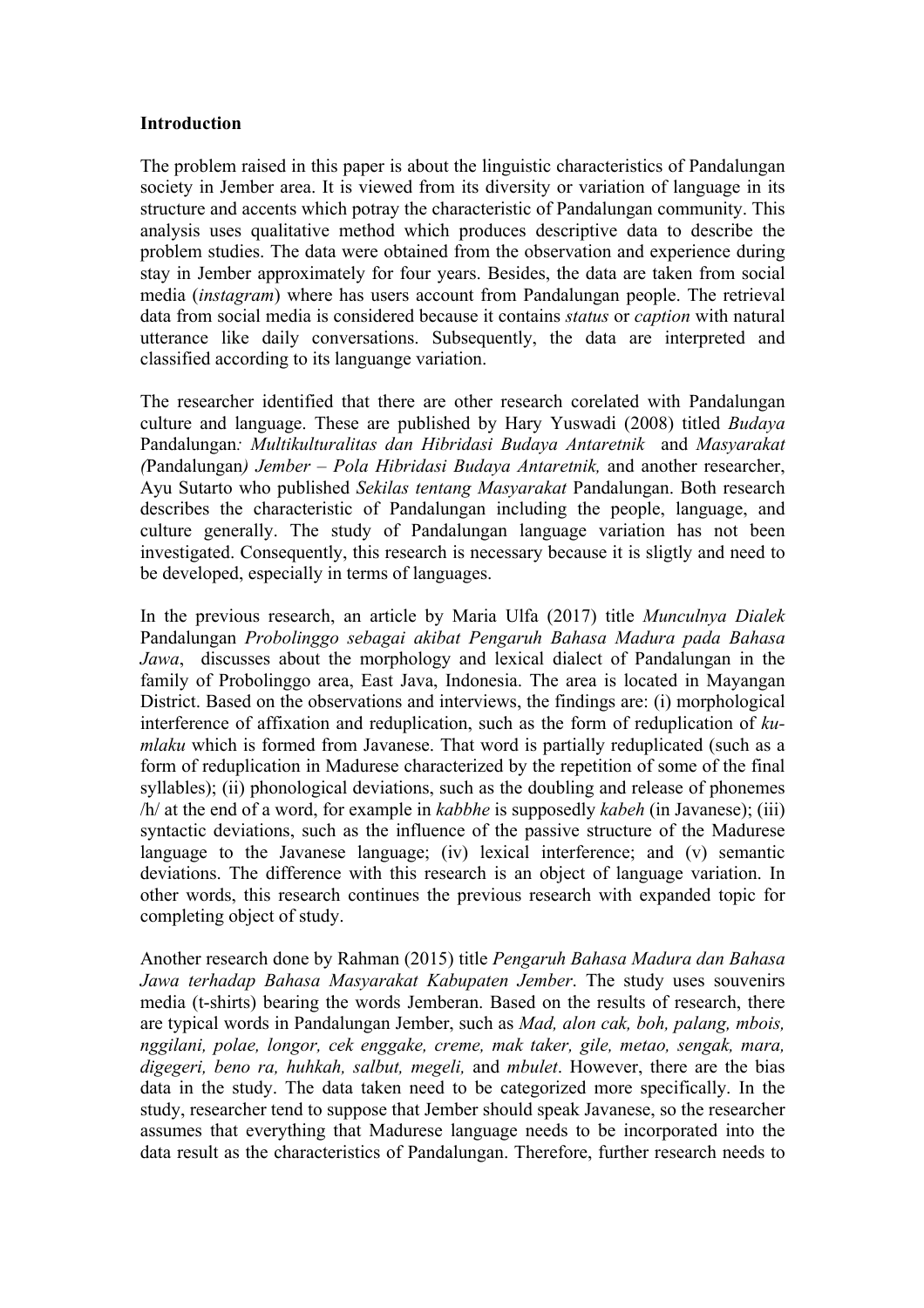filter out the linguistic forms as the mixing of Madurese and Javanese language in Jember.

## **The Concept of Pandalungan**

Language became one of the main media in society to shape the identity of a culture. People living in different bilingual environments have certain constraints to communicate with each other. In fact, communication is important in society to establish socialization. Trough the process of intersection of two languages, those two different ethnic communities form a separate language pattern. Speaker A who communicates with speaker B tries to use speaker's B language so that speaker B understands what is speaker A talking about. However, there are limitations of the words that speaker A used in speaker's B language, thus allowing the vocabularies which take from speaker's A language. It makes interferences between the languages.

The existence of two languages with their own culture brings the process of cultural hybridazation within an ethnic group. It forms a cultural concept of Pandalungan which simbolically accommodate two ethnic groups that are equally dominant. Etymologically, Pandalungan refers to the image of society from two different culture backgrounds that co-exist within a certain region and form a new cultural pattern, including its language pattern. The pattern of formed language shows a certain characteristic of the Pandalungan community. Yuswadi (2008) state that Pandalungan people tend to use mixed language between Javanese and Madurese. The mixing process of those ethnic groups takes place through a long process involving social and historical factors that ultimately form a particular culture and linguistic characters. Both tribes are trying to maintain the tradition inderectly by socializing their culture each other. As a result, two dominant languages and cultures emerged and coexisted. Such patterns affect the language use which tends to generate interference, code mixing, even form a new vocabulary that is popularly used.

The concept of Pandalungan is almost the same as the melting pot in New York where diverse cultures intersect and co-exist with one another. Pandalungan just has two dominant languages, meanwhile melting pot tend to more diverse. In 1660, there are eighteen languages spoken at Fort Amsterdam, its surrounding area, and the tip of Manhattan Island. Those languages came from many countries brought by settlers. The Dutch had sent them aboard and most of them were French-speaking Protestants. As time passes, New York is affected by the growth of suburbia and several ethnic gorups who lived there play in the development of economy, such as easier to locate plants and build shopping center so the productive and commercial facilities evolve in the area. The cencus of 1960 showed that 19% were foreign-born whites, 28% were children were their kids, 14% were Negro, and 8% were Puorto Rican (Glazer & Moynihan, 1964). According to many kind of population, New York become a city that has a great numbers of languages and culutral backgrounds. The people from many countries are able to establish a certain identity. In terms of language, they have different dialects even though they use the same language. Each dialect has its own characteristics in the selection of words, pronunciation, and accent.

The concept of Pandalungan becomes an identity of human products that undergo the adjustment and internalization process of society in where they live. Yuswadi (2008) mentions that the concept of Pandalungan used to call the inter-ethnic cultural mix,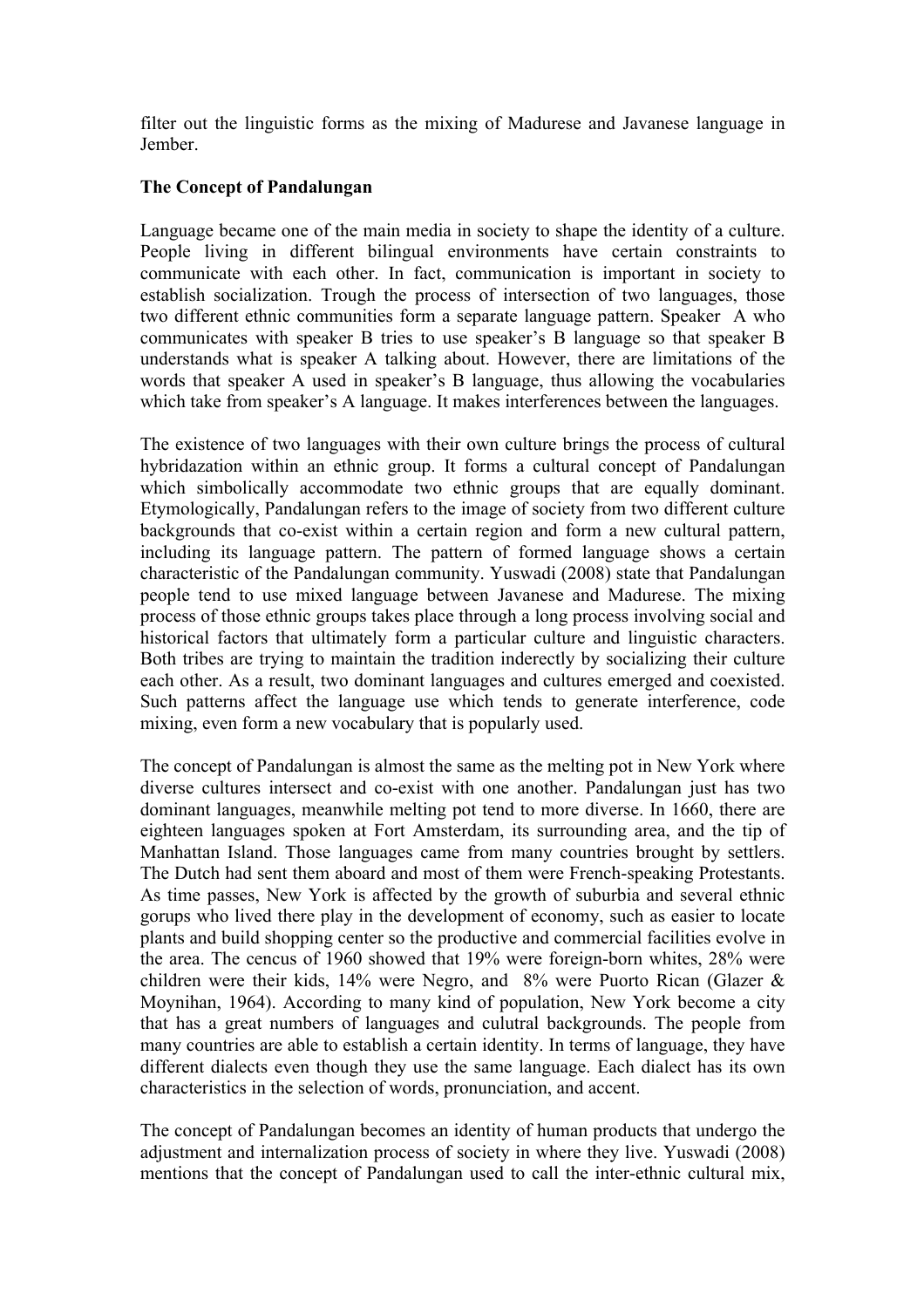especially two dominant ethnic between Javanese and Madurese in a particular region. The area of Pandalungan refers to a particular area located on the eastern coast of East Java. In general, the Pandalungan people live in urban areas as centers of various cultural gatherings. The city center became a place to interact and form multiculturalism.

The differences of cultural and linguistic backgrounds do not hinder the two ethnic groups to interact. Both ethnics recognize that they face the same cultural and geographic pressures in the same place so good relationship is necessary. Every ethnic tries to preserve its culture and traditions. These factors lead to cultural acculturation where one ethnic culture emerges and be accepted. In this case, Madurese culture became the dominant culture in the area, especially the traditional local show. The pattern of communication is also unique because the society in this area are able to speak in two languages (Javanese and Madurese) well. The city is the center of people for interacting. We can conclude that the closer they get to the city center, the cultural distinctiveness of each tribe increasingly faded. In the city center, people tend to use Javanese language with different accent. Madurese use Javanese language with Madurese accent because the strong accent are difficult to hide by the speakers while speaking. The Madurese tend to be able to speak Javanese than Javanese who tend to be able to speak Madurese because Javanese people live in the area first than Madurese. The Madure as settlers are required to make sosialisation so it push them out to be able to speak Javanese language with the Javanese people who live there first.

#### **The Settlers of Madurese People in Jember**

The spread of Madurese from their island to the East Java, especially to the *Tapal Kuda* area is influenced by socio-economic factors in the past. At the beginning of the  $20<sup>th</sup>$  century, there were many migrations of northern coastal people to the rural area of Java due to war and security factors. Moreover, the Dutch government at the time provided space for the people who moved through the railway linking Kalisat (in Jember) and Banyuwangi in 1901. Since the early  $20<sup>th</sup>$  century, Madura is one of the area that releases its migrants to other areas, while Besuki, one of the area in East Java, receives its migrants. The birth of Madurese people allows the dominance of Madurese in that area. Besuki which is a coffee plantation area began to provide a place for the Madurese. Because of the high population of Madurese people, the native Madurese people who setteld in their region (Madura island) were only about 45% in 1930. They were on Panarukan and Bondowoso which are including the district of Besuki (Poesponegoro & Notosusanto, 2008).

In other historical sources also mentioned that the existence of plantations in East Java encourage the Madurese to work as plantation laborers (Kuntowijoyo, 2002). It affects the Madurese population in Java which increase time to time and spread in various areas, especially in the area of Panarukan, Bondowoso, Kraksaan, Pasuruan, Lumajang, and Jember. Through the migration, the Madurese brought their language and culture to East Java so the existence of language contact occured. Some areas targeted by Madurese to work as plantation laborers are in the rural area of Bondowoso and Jember. Those areas have a suitable climate for coffee planting. The presence of a new society led to a tendency to establish communication with the society who first living there (Atmosudiro & Marsono, 2005). As time passes, in 2000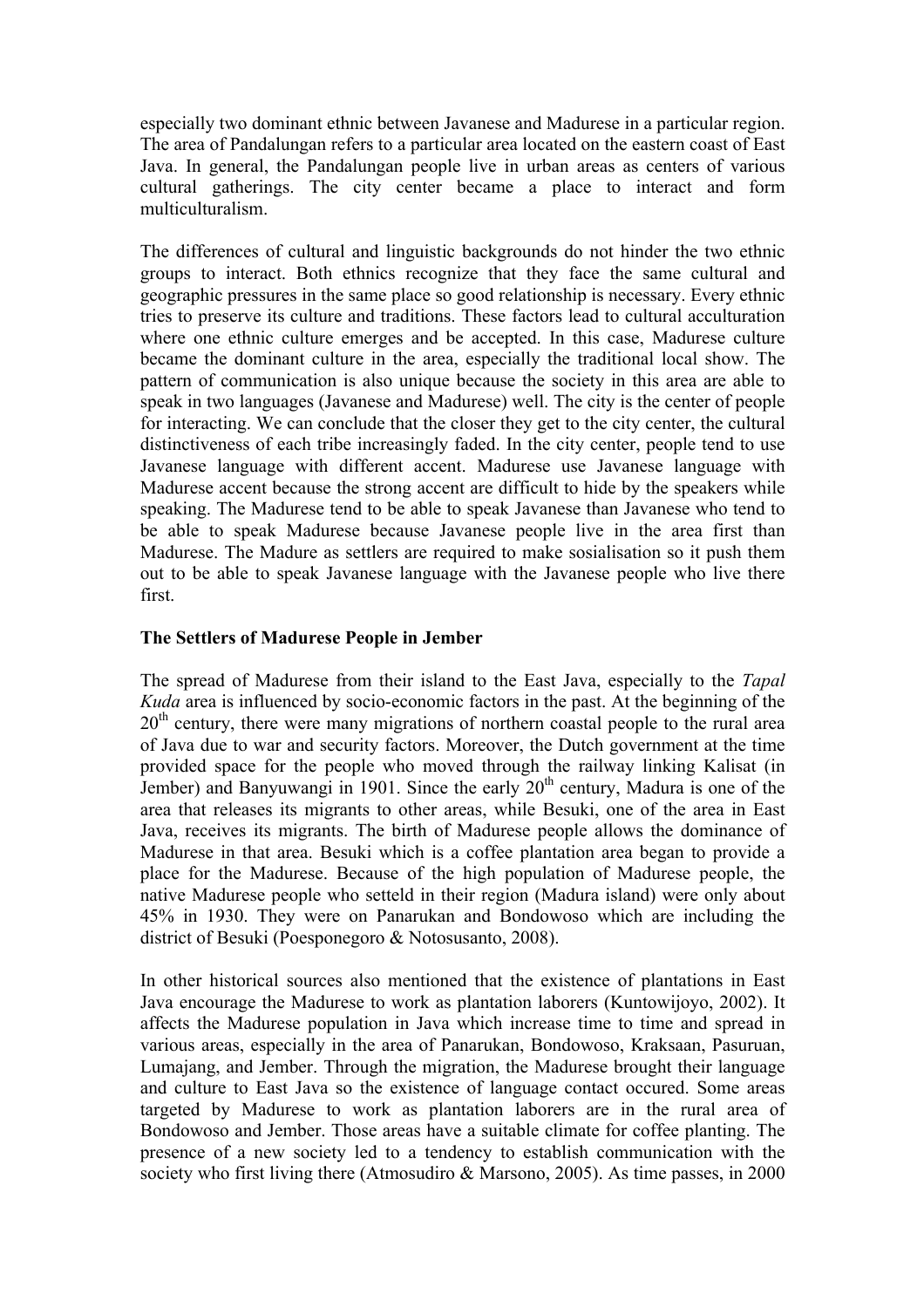the number of Madurese migrants in East Java was 86.14% (Wiyata, 2008). With the large Madurese living in the area, language contact is possible between Madurese and Javanese. The existence of such interactions allows two languages to intertwine and possible to make interferences, code-mixing, and borrow vocabularies.

## **Pandalungan Area**

Pandalungan region is located in the north of coastal East Java with the majority of Madurese culture. Administratively, the region of Pandalungan includs Pasuruan, Probolinggo, Situbondo, Bondowoso, Banyuwangi, Lumajang, and Jember (Yuswadi, 2007). However, the cultural and linguistic conditions to determine the area of Pandalungan need to be considered. It is depicted in the map below.



Figure 1 Figure 2 Source: www.maturzikin.com source: google.com/maps



Picture *a* shows the area of linguistic condition of Pandalungan which, while picture *b*  shows the admistration area. Based on its linguistic condition, it consists of Pasuruan, Probolinggo, Situbondo, Bondowoso, Lumajang, Jember, and some areas in Banyuwangi. In fact, most people in Bayuwangi use the Javanese and Osing languages, while the Madurese language tends to be used in the border area between Jember and Banyuwangi. In fact, the Madurese language in the specific area of Banyuwangi intersects to the Osing language. There are two different languages used in daily communication in the area named Kalipuro. The language uses are Madurese and Osing because both tribes have long lived side by side. From the results of the intersection of these two languages formed a fluent society-speaking Madurese with Osing dialect (Arief, 2015). Therefore, some areas in Banyuwangi included Pendalungan.

In general, Pandalungan people livehood as farmers, fishermen, traders, and less civil servant. Because of the majority of lower-middle class professions, the language used tend to use low level (*ngoko* or *enjâ' iyâ* speech level) for daily conversation. The meeting of people with two different mother tongue language (Madurese and Javanese), whether for work or scholl, enlarges the existence of two dominant ethnics to contact. The existence of universities which become the goal of higher education also has an influence. Jember becomes more lively because of the number of immigrants from various regions, especially from the area around Jember, such as Lumajang, Probolinggo, Pasuruan, Bondowoso, Situbondo, and Banyuwangi in order to find work or to go to study in high education.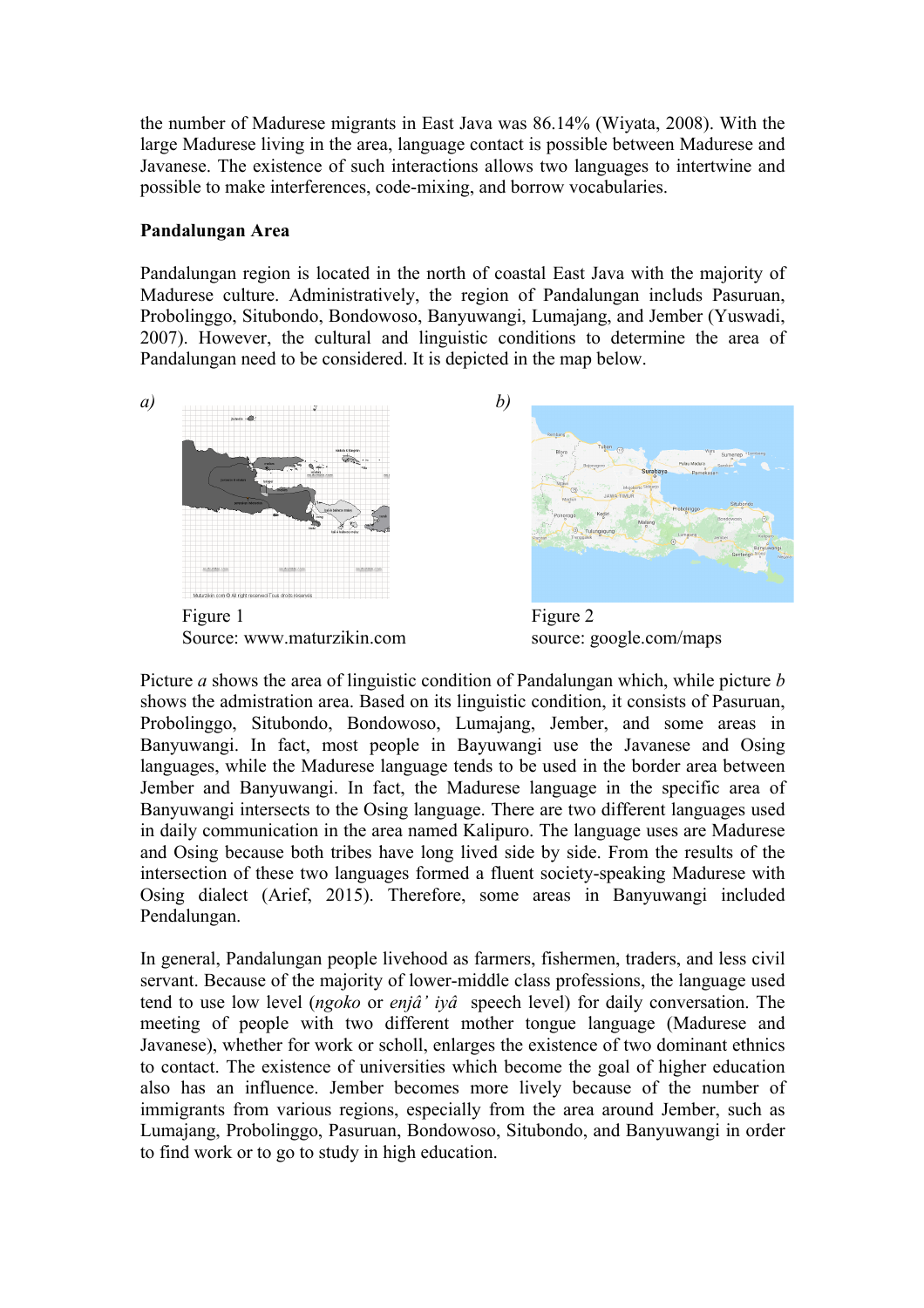Jember is one of the cities where ethnic Madurese and Javanese meet. There are two major groups of ethnic Madurese and Javanese in the region. Rahman (2015) states that the eastern and northern part of Jember are the place where the majority of Madurese live. The area is close to Bondowoso which is mostly Madurese native speakers. Besides, it is also influenced by the historical factor of coffee plantation in the area where the Madurese migration work in Dutch colonial era. For the southern and western part of Jember, the majority population is Javanese. Central Jember which is the center of the city has a balance quantity of Madurese and Javanese speakers. The languages contact reveal interferences and code-mixing which emerged and characterized the language of Pandalungan.

# **The Language Variation in Jember**

The dominant cultures, especially the traditional local show tend to be dominated by Madurese culture, but everyday language used tends to be dominated by Javanese language with Madurese strong accent and vocabularies. According to the obtained data from social media (*instagram*) and observation, there are lexical variations, systemic morphologycal interferences, code-mixing, and Madurese identical accent/intonation. The most important findings are explained below.

## *1) Lexical Variations*

Social factors, heterogenety, and the language use, cause lexical variations of Pandalungan. The society tend to use *ngoko* or low speech level in daily conversation. It shows a kind of familiarity in a social condition which tends to carelessly and popular among teenagers and adults.

The findings of lexical variations of Pandalungan are *mad. Mad* is often used to call peers or close friends. The word is synonymous with *bro* or *sist* in English. This word is only used in Jember and become popularly used in teenagers and adults.

# *2) The Systemic Morphological Interferences*

Chaer and Agustina (2010) mention that the systemic morphological interferences occur in affix, namely affix-mixing from the native speaker languages to another language, or vice versa. These occur in daily informal conversations, for example in the Indonesian language *tertabrak* to *ketabrak*, *bertemu* to *ketemu*, etc. These afix *ke*is a form of Javanese language which influeces word *tabrak* and *temu*.

Based on the data obtained, the findings of systemic morphological interference are *polanya, me-rame,* and *nek-penekan*. *Polanya* and *me-rame* are found in sentences *...polanya duriane akeh...tuku situk mangan me-rame... Pola* is the word derived from Madurese meaning *because of*. It is getting suffix *–nya* (Indonesian suffix), so that become *polanya*. That suffix sholud be *–na* in Madurese, but in that case, suffix which is used is derived from Indonesia suffix *–nya*. So that, the systemic morphologycal interferences occur. Besides, the word *me-rame* and *nek-penekan* are derived from Madurese which have formed parcial reduplication. *Me-rame* has a basic word *rame* which means *crowded.* It gets reduplication form which has function to explain a condition or manner, such as *mangan me-rame* means *to eat together*. *Nekpenekan* is derived from Javanese which has base word *penek* meaning *to climb*. In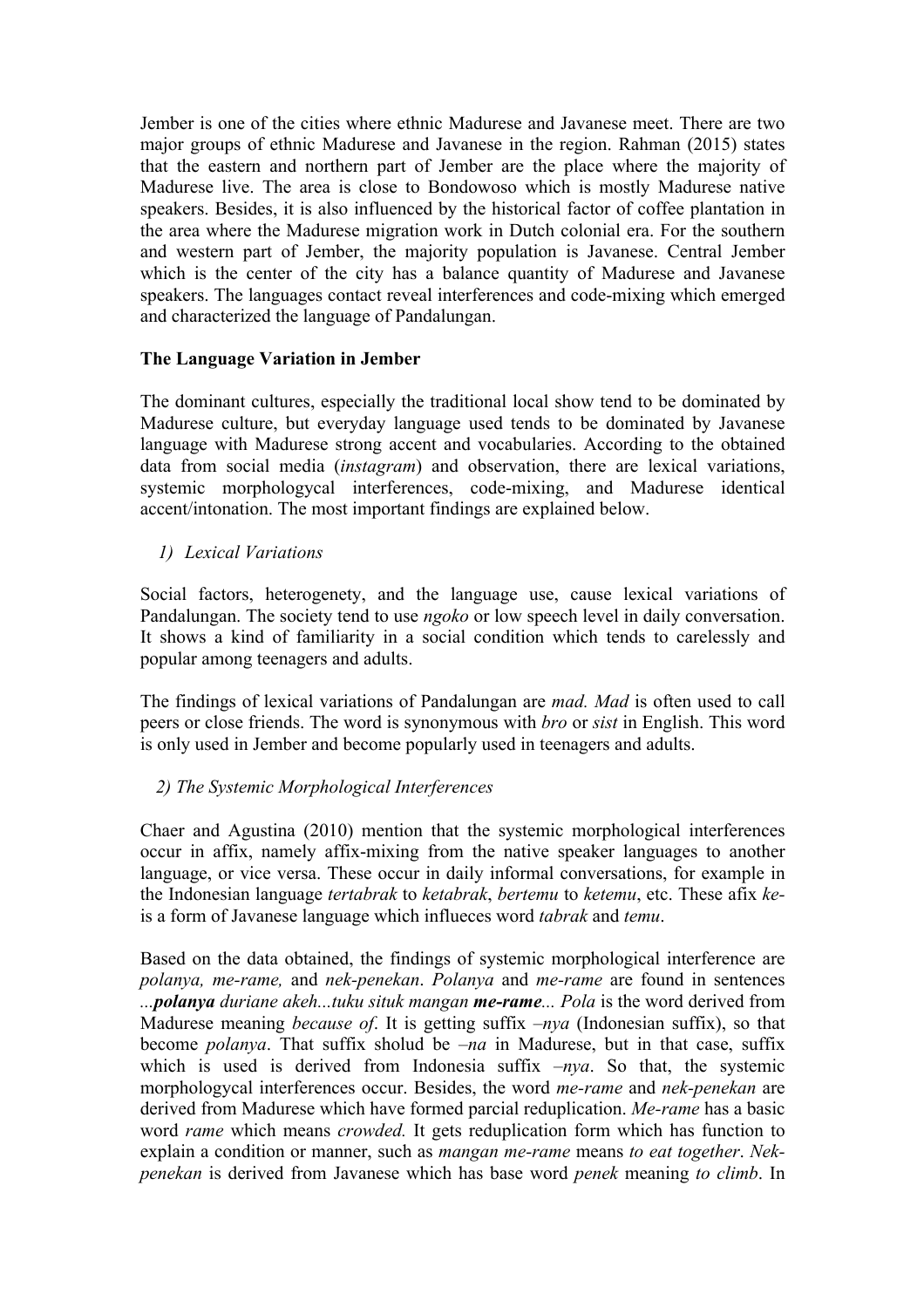that case, *penek* gets a parcial reduplication with *an-* suffix derived from Madurese. With that form, *nek-penekan* forms a meaning that is *the kind of rock climbing*.

# *3) Code-mixing*

Chaer and Agustina (2010) states that the code-mixing refers to the use of words or phrases without changing the structure of the languages into other languages. It occurs because vocabularies which is not exist in the first languanges and can represent a precise meaning of the speaker. Besides, the speaker is not fluent to use second languages. So that, the speaker prefers to use the word from their mother tongue which is best known.

According to the data, one of the code-mixing in Pandalungan is in sentence "*tamu istimewa yang bikin arek Jember agriduh"....* The word *agriduh* is derived from Madurese meaning *excited* (in the context). *Arek* is derived from Madurese means *people*. *Tamu istimewa yang bikin...* is derived from Indonesian means *special guests who make....* That sentence is a kind of code-mixing in three languages, Javanese, Madurese, and Indonesian.

# *4) Madurese Identical Accent*

Regional accent refers to the accent which is owned by the speakers of a language in a spesific region. It shows a characteristic of speaker's origin by hearing the accent. Based on observations, the dialect of Pandalungan has a distinctive accent, sound like Javanese which has Madurese accent. It is caused by the factors of two dominant languages use. In other words, an intercourse of two languages are barely dominant. Madurese who interact with Javanese are using Javanese word, but the regional accent still audible because of the strong regional accents which are difficult to hide by the speakers while speaking. Sometimes, the Madurese intonation influences Javanese people to use that intonation.

Besides intonation, the accent of Pandalungan can be analyzed by the lexicon, for example ...*pas lir-keliran rambute* .... The word *pas* is derived from Madurese which means the result of something (in that context). *Lir-keliran* is a kind of Madurese parcial reduplication which means something moves slowly. *Rambute* means hair which get Javanese affix *–e*. That sentence shows the interference of two languages, Javanese and Madurese, which can be seen by the lexicon use. Furthermore, the accent be in the form of code mixing, such as *ce' nda'e* means to express very unwillingness. *Cek* is derived from Madurese meaning *very*, while *nda'e* is derived from Javanese meaning *do not want something*. The word is a kind of code-mixing which indicates the regional accent of Pandalungan.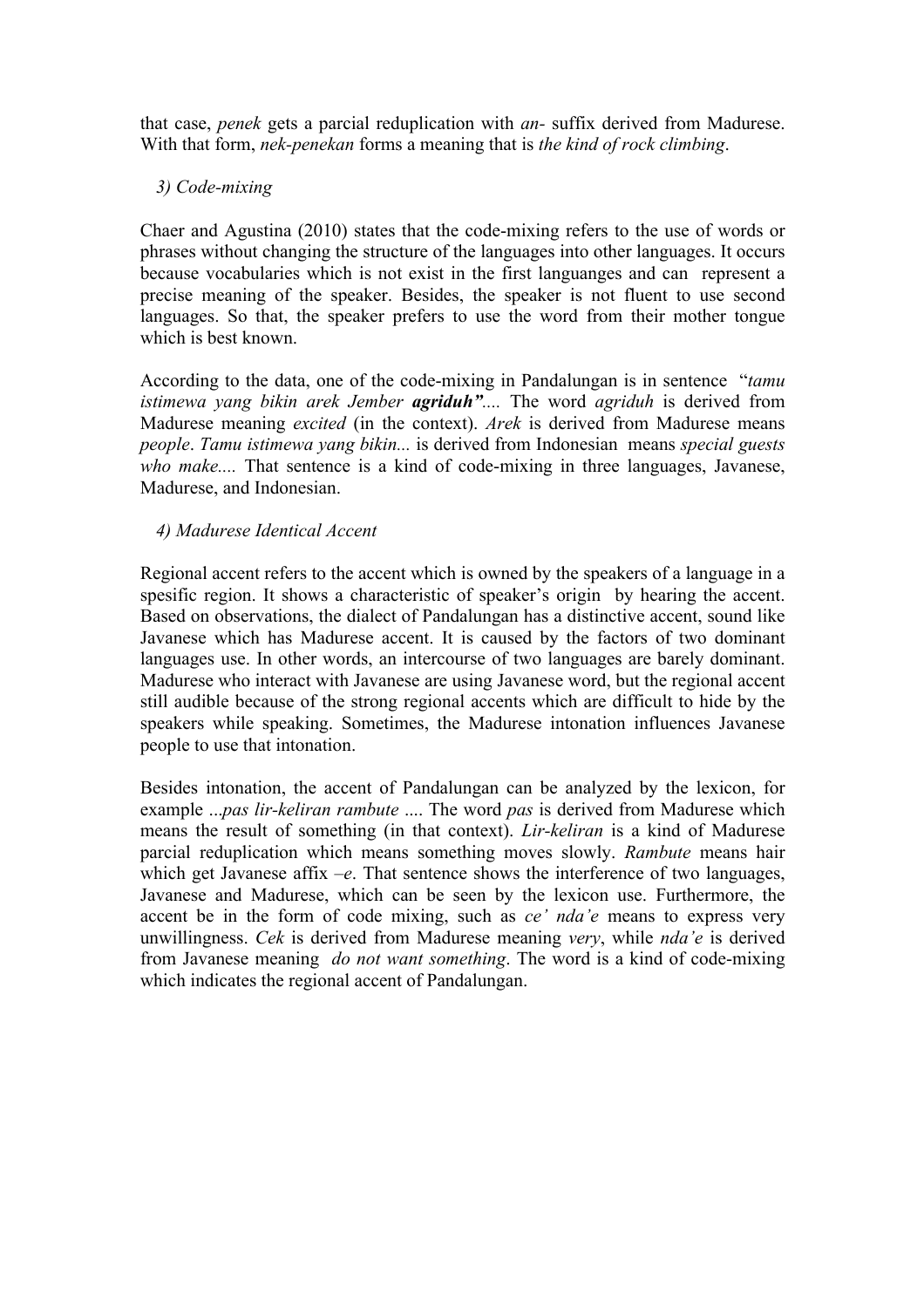## **Conclusion**

According to the description, it can be mentioned that Pandalungan language variations contain lexical variations, the systemic morphologycal interferences, the code-mixing, and Madurese identical accent. The regional accent of Pandalungan can be analyzed by the intonation and the lexicon use. It has Madurese accents. The choises of word tend to get interferences and code-mixing. Besides, it can be seen that the languange variation of Pandalungan is occured because of the two dominant ethnic groups, namely Javanese and Madurese which have different language backgrounds. People who living as farmers, fishermen, plantation workers, and merchants tend to use the rustic languages in their daily life. There are many gabs to be analyzed further in this research. The regional accents of Pandalungan with a dialectology approach are need to be analyzed in depth. Besides, the status of Pandalungan which has two dominant ethnics and languages as a kind of new dialect or even as a language deviation need to be examined.

## **Acknowledgement**

I would like to thank to Indonesia Fund for Education (LPDP) for kindly supporting all needs during the study, particularly for encouraging author to be a productive student and researcher. My best gratitude to all lecturers at Master of Linguistics Program, Cultural Science Faculty, Universitas Gadjah Mada for excellent teaching and discussion.